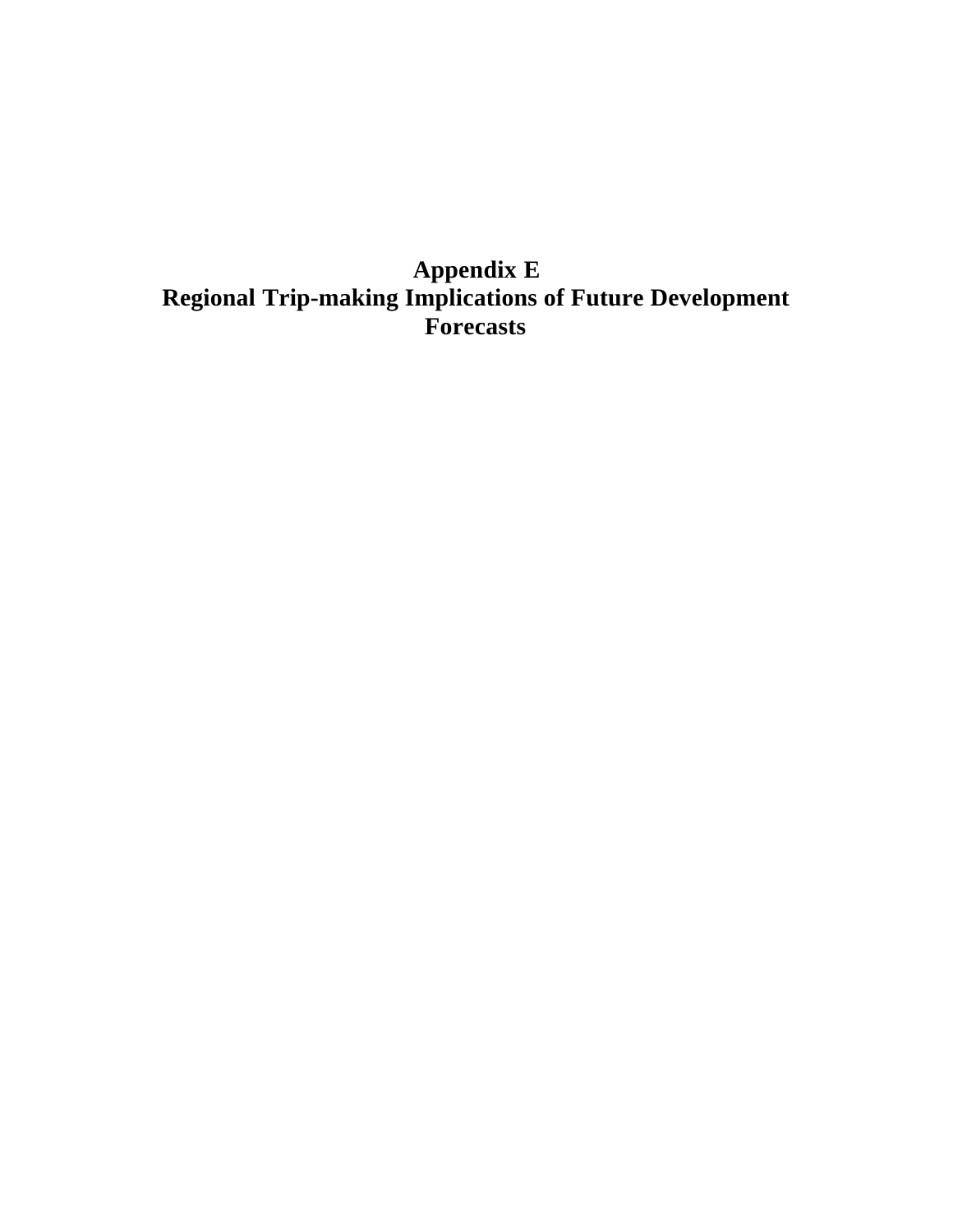## **Appendix E Regional Trip-making Implications of Future Development Forecasts**

One tangible way to describe the impact of regional growth is the change in the number of trave l trips and their regional distribution. For this study, PM peak hour trips from the PACTS demand model were grouped into 14 districts, modeling trips for a typical weekday from 4 to 5 PM. These 14 districts are primarily comprised of municipalities but separates two major activity centers (the South Portland portion of the Maine Mall area and the Portland peninsula) into distinct districts and combines the towns of Yarmouth and Cumberland into one district. There are also three additional external districts that combine 'external trips' -- those trips that begin and/or end outside of the model area.

For the analysis both trip origins (where trips begin) and trips destinations (where trips end) were analyzed. Total trip origins from the 14 municipal districts in 2000 are estimated to be 74,285; total destinations are estimated to be 69,431. This shows about 5,000 trips leave the model region during the peak hour. Total trip origins in the PACTS model increased by over 23,000, approximately 31% from 2000 to 2025. This is relative to the model area population growth of 32%, household growth of 35% and employment growth of 23%. Figure E-1 and Table E-1 show these trip trends. Table E-1 shows that total Portland trip origins in 2000 (32,412) far exceed South Portland, the second highest (12,620).

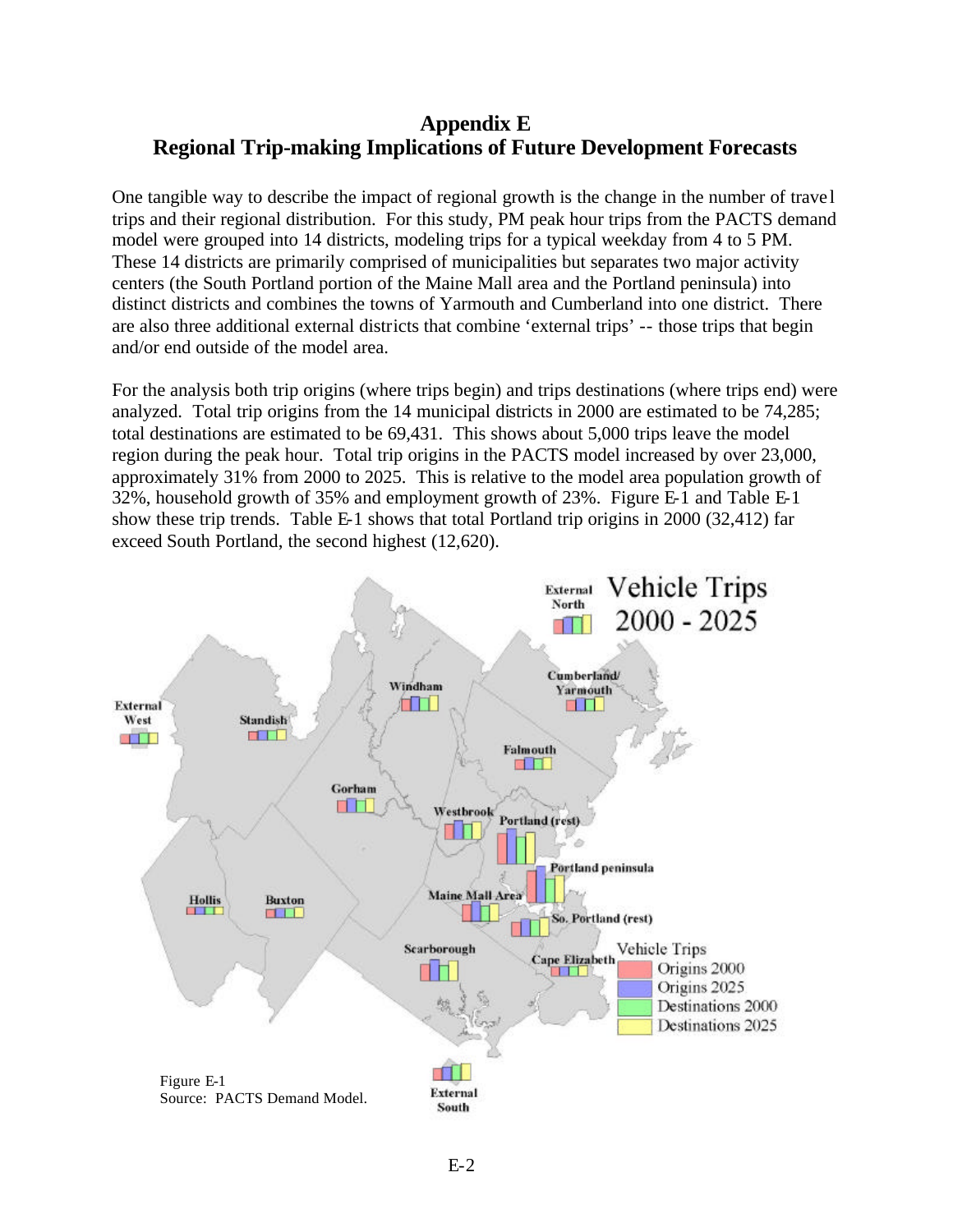In the PACTS model, trip origins are paired with trip destinations to define vehicle trips in a trip table in the model's trip distribution process. The trip table for 2000 and 2015 was analyzed to identify trends in trip-making. The 13 model communities and external zones were grouped into 5 categories:

- Urban -- Portland, South Portland, Westbrook
- Suburban -- Falmouth, Gorham, Scarborough, Cape Elizabeth
- Rural/North -- Windham, Cumberland, Yarmouth, North External
- Rural/West -- Standish, Hollis, Buxton, External West
- External, South. -- primarily Maine Turnpike and Route 1 south of Scarborough.

|                         |        | <b>Vehicle Trip Origins</b> | $\frac{1}{2}$ and $\frac{1}{2}$ and $\frac{1}{2}$ and $\frac{1}{2}$ and $\frac{1}{2}$ and $\frac{1}{2}$ and $\frac{1}{2}$ and $\frac{1}{2}$ and $\frac{1}{2}$ and $\frac{1}{2}$ and $\frac{1}{2}$ and $\frac{1}{2}$ and $\frac{1}{2}$ and $\frac{1}{2}$ and $\frac{1}{2}$ and $\frac{1}{2}$ a<br><b>Vehicle Trip Destinations</b> |                                 |        |        |                                  |                          |
|-------------------------|--------|-----------------------------|-----------------------------------------------------------------------------------------------------------------------------------------------------------------------------------------------------------------------------------------------------------------------------------------------------------------------------------|---------------------------------|--------|--------|----------------------------------|--------------------------|
| <b>Town</b>             | 2000   | 2025                        | <b>Absolute</b><br><b>Change</b>                                                                                                                                                                                                                                                                                                  | <b>Percent</b><br><b>Change</b> | 2000   | 2025   | <b>Absolute</b><br><b>Change</b> | Percent<br><b>Change</b> |
| <b>Buxton</b>           | 947    | 1,440                       | 493                                                                                                                                                                                                                                                                                                                               | 52%                             | 1,532  | 2,322  | 790                              | 52%                      |
| Cape Elizabeth          | 1,404  | 1,750                       | 346                                                                                                                                                                                                                                                                                                                               | 25%                             | 1,979  | 2,563  | 584                              | 30%                      |
| Cumberland/<br>Yarmouth | 2,998  | 4,168                       | 1,170                                                                                                                                                                                                                                                                                                                             | 39%                             | 3,639  | 5,102  | 1,463                            | 40%                      |
| Falmouth                | 2,910  | 4,130                       | 1,220                                                                                                                                                                                                                                                                                                                             | 42%                             | 3,042  | 4,440  | 1,398                            | 46%                      |
| Gorham                  | 3,235  | 4,559                       | 1,324                                                                                                                                                                                                                                                                                                                             | 41%                             | 3,384  | 4,933  | 1,549                            | 46%                      |
| Hollis                  | 556    | 845                         | 289                                                                                                                                                                                                                                                                                                                               | 52%                             | 870    | 1,306  | 436                              | 50%                      |
| Portland                | 32,412 | 39,403                      | 6,991                                                                                                                                                                                                                                                                                                                             | 22%                             | 25,254 | 30,349 | 5,095                            | 20%                      |
| Scarborough             | 6,542  | 9,629                       | 3,087                                                                                                                                                                                                                                                                                                                             | 47%                             | 5,895  | 8,954  | 3,059                            | 52%                      |
| South Portland          | 12,620 | 16,252                      | 3,632                                                                                                                                                                                                                                                                                                                             | 29%                             | 12,160 | 15,523 | 3,363                            | 28%                      |
| Standish                | 1,323  | 1,948                       | 625                                                                                                                                                                                                                                                                                                                               | 47%                             | 1,900  | 2,851  | 951                              | 50%                      |
| Westbrook               | 5,545  | 8,084                       | 2,539                                                                                                                                                                                                                                                                                                                             | 46%                             | 5,384  | 7,262  | 1,878                            | 35%                      |
| Windham                 | 3,793  | 5,366                       | 1,573                                                                                                                                                                                                                                                                                                                             | 41%                             | 4,392  | 6,249  | 1,857                            | 42%                      |
| <b>Total</b>            | 74,285 | 97,574                      | 23,289                                                                                                                                                                                                                                                                                                                            | 31%                             | 69,431 | 91,854 | 22,423                           | 32%                      |

**Table E-1 Afternoon Peak Hour (4-5 PM) Trip Origins & Destinations: 2000 - 2025**

Source: PACTS Demand Model. Shaded cells are PACTS communities. Does not include external trip origins and external trips destinations.

Table E-2 shows the results of this analysis. Urban-to-Urban trips remain by far the largest number of trips in both 2000 and 2025 and increase by 20% over that period, but their share drops from 40% of the total to 38%. The increase of approximately 8,200 is the largest by far of the increase in trips in absolute terms. The Urban to Suburban trips have the second highest share of trips at 8% and 9% of the total in 2000 and 2025, respectively. They increase by 29%, or approximately 3,000 trips. Suburban-to-suburban trips are 5% and 7% of the trips in 2000 and 2025, but show the largest percentage increase, 37%, or approximately 2,700 trips. This follows the pattern of greater population and employment growth in the suburban PACTS communities over the urban communities. Trips from the suburban PACTS communities to the Rural/West grouping showed the second highest percentage growth, 31%, or 633 trips.